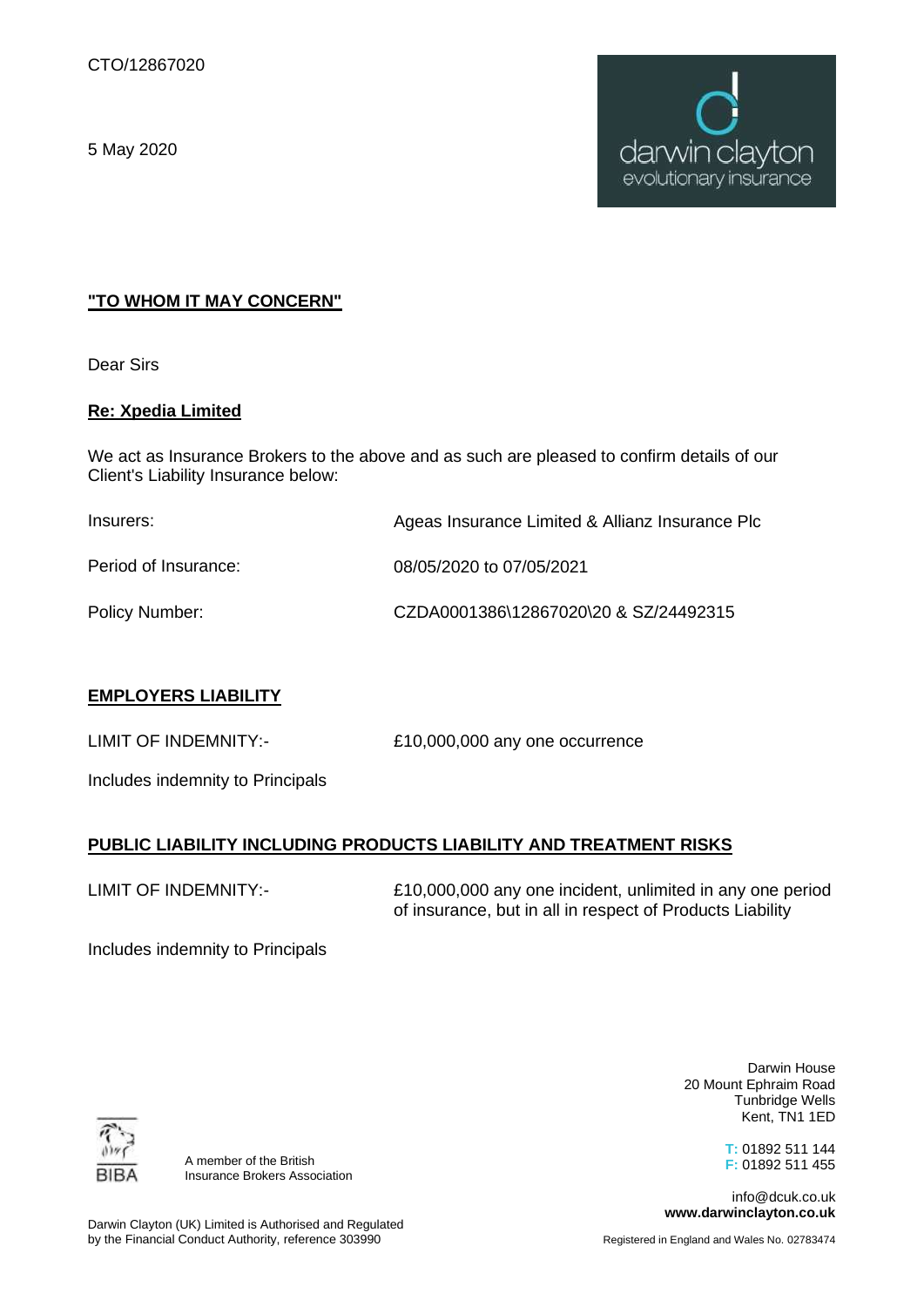# **LOSS OF KEYS**

LIMIT OF INDEMNITY:- £100,000 any one period of insurance

#### **PROFESSIONAL INDEMNITY**

LIMIT OF INDEMNITY:- £100,000 any one period of insurance

This document is issued to you as a matter of information only. Its issue does not make the person or organisation to whom it is issued an additional Insured, nor does it modify in any manner the contract of insurance between the Insured and the Underwriters. Any amendment, change or extension of the contract can only be effected by specific endorsement.

Should the above mentioned contract of insurance be cancelled, assigned or changed during the Policy period in such a manner as to affect this document, no obligation to inform the Holder of this document is accepted by us.

We trust that the above is satisfactory for your purposes, but should you have any queries please do not hesitate to contact us.

Yours faithfully DARWIN CLAYTON (UK) LIMITED

Caroline Townsend Client Adviser